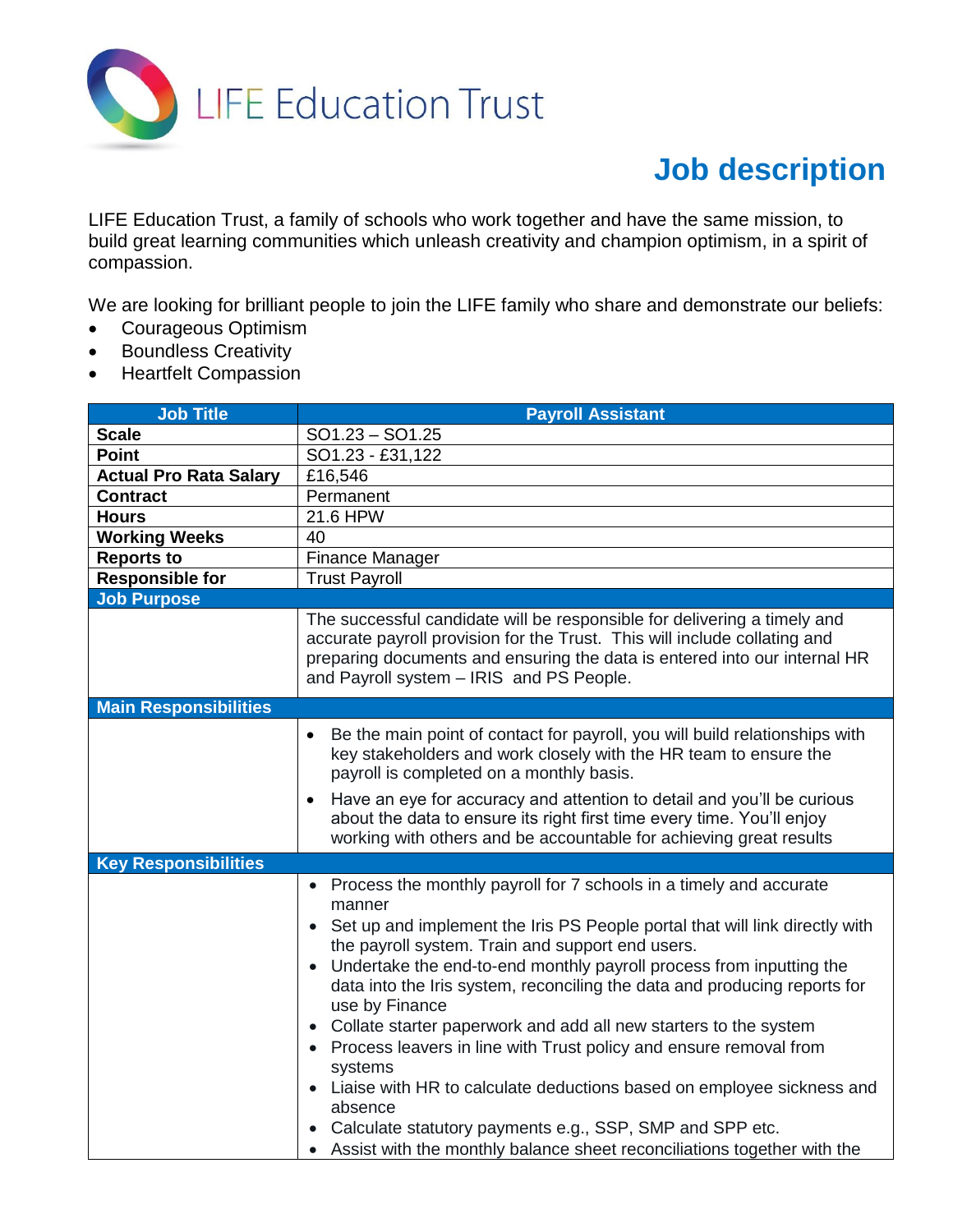|                | preparation of periodic payroll & pension reports to identify and analyse<br>variances<br>Assist and answer employee queries in a timely manner and ensure that<br>payslips are distributed<br>• Enrol all new starters into the relevant pension schemes and ensure that<br>the required paperwork is issued<br>• Administer changes to the pension scheme e.g., leavers, re-enrolment<br>and changes to contributions<br>Liaise with external agencies such as HMRC, pension scheme providers<br>to ensure accurate and timely payments are raised<br>• Produce all returns for support staff and Teachers pension schemes.<br>Liaise with auditors regarding year end information.<br>$\bullet$                                                                                                                                                                                                                                                    |
|----------------|-------------------------------------------------------------------------------------------------------------------------------------------------------------------------------------------------------------------------------------------------------------------------------------------------------------------------------------------------------------------------------------------------------------------------------------------------------------------------------------------------------------------------------------------------------------------------------------------------------------------------------------------------------------------------------------------------------------------------------------------------------------------------------------------------------------------------------------------------------------------------------------------------------------------------------------------------------|
| <b>General</b> |                                                                                                                                                                                                                                                                                                                                                                                                                                                                                                                                                                                                                                                                                                                                                                                                                                                                                                                                                       |
|                | Participate in the performance and development review process, taking<br>$\bullet$<br>personal responsibility for identification of learning, development and<br>training opportunities in discussion with line manager.<br>Comply with individual responsibilities, in accordance with the role, for<br>$\bullet$<br>health & safety in the workplace<br>Ensure that all duties and services provided are in accordance with the<br>$\bullet$<br><b>School's Equal Opportunities Policy</b><br>Support the ethos of the Trust<br>٠<br>The Trust is committed to safeguarding and promoting the welfare of<br>$\bullet$<br>children and young people and expects all staff and volunteers to share<br>in this commitment<br>The duties above are neither exclusive nor exhaustive and the post<br>$\bullet$<br>holder may be required by the Chief Finance Officer to carry out<br>appropriate duties within the context of the job, skills and grade |

Job description is current at the date shown, but in consultation with you, may be changed by the Headteacher to reflect or anticipate changes in the job commensurate with the grade andjob title.

I acknowledge that I have seen and received a copy of the job description

Signed: \_\_\_\_\_\_\_\_\_\_\_\_\_\_\_\_\_\_\_\_\_\_\_\_(Payroll Assistant) Date: \_\_\_\_\_/ \_\_\_\_\_\_\_\_\_\_\_\_\_\_\_